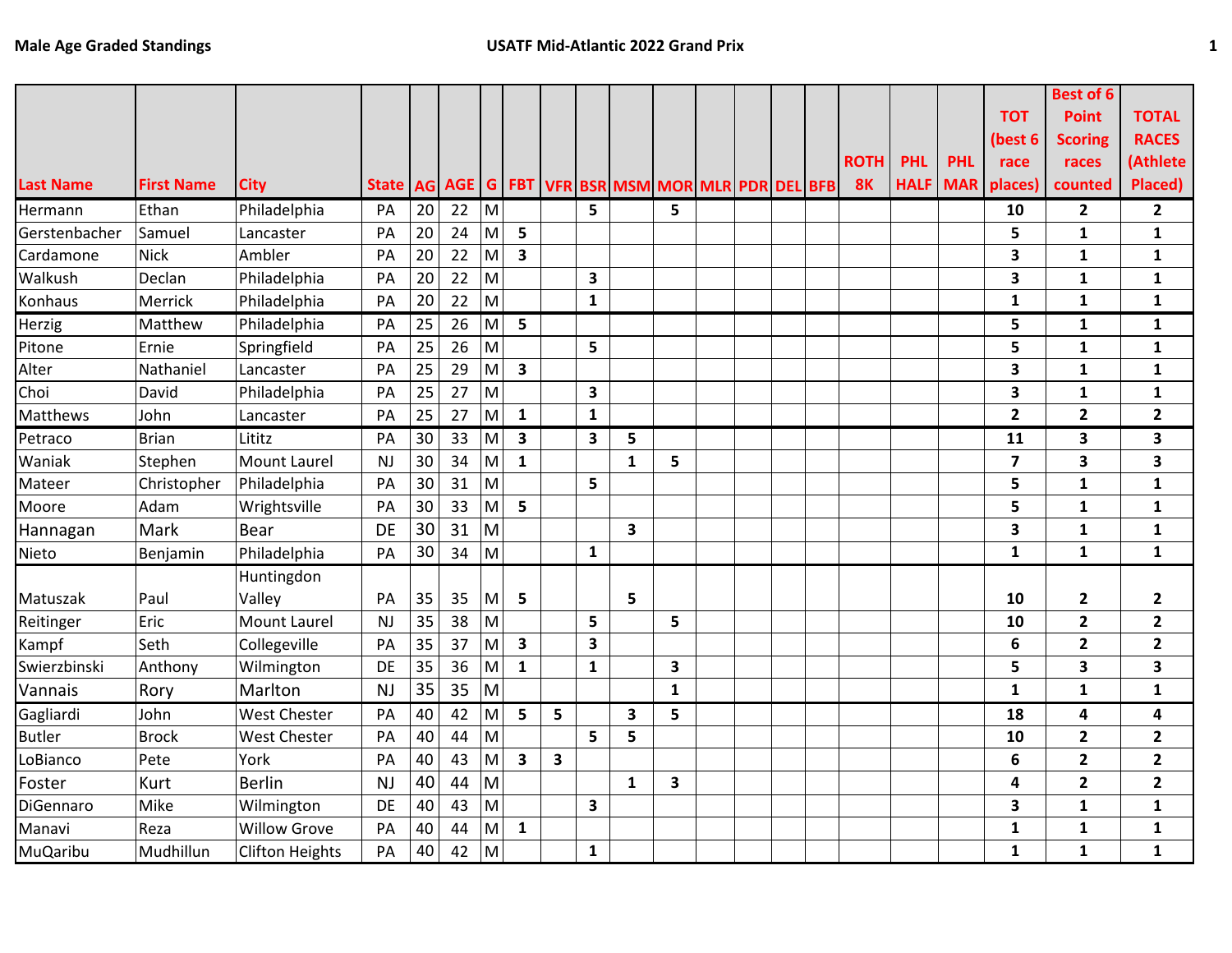| Padilla        | Michael       | Phoenixville       | PA        | 45 | 47 | M                                                                                                          | 5                       | 5                       |                         | 5                       |                         |  |  |  | 15           | 3                       | 3                       |
|----------------|---------------|--------------------|-----------|----|----|------------------------------------------------------------------------------------------------------------|-------------------------|-------------------------|-------------------------|-------------------------|-------------------------|--|--|--|--------------|-------------------------|-------------------------|
| McMillan       | Jay           | Columbia           | PA        | 45 | 49 | $\mathsf{M}% _{T}=\mathsf{M}_{T}\!\left( a,b\right) ,\ \mathsf{M}_{T}=\mathsf{M}_{T}\!\left( a,b\right) ,$ | $\overline{\mathbf{3}}$ |                         | $\overline{\mathbf{3}}$ | 3                       |                         |  |  |  | 9            | 3                       | 3                       |
| Elliott        | Thomas        | Cinnaminson        | <b>NJ</b> | 45 | 49 | M                                                                                                          |                         |                         | 5                       |                         |                         |  |  |  | 5            | 1                       | $\mathbf{1}$            |
| Welsh          | David         | Haddon Twp         | <b>NJ</b> | 45 | 45 | M                                                                                                          |                         |                         |                         |                         | 5                       |  |  |  | 5            | $\mathbf{1}$            | 1                       |
| Witzig         | <b>Jack</b>   | Merchantville      | <b>NJ</b> | 45 | 45 | M                                                                                                          |                         |                         |                         |                         | 3                       |  |  |  | 3            | $\mathbf{1}$            | $\mathbf{1}$            |
| <b>Britton</b> | Christopher   | Penns Grove        | <b>NJ</b> | 45 | 48 | M                                                                                                          | $\mathbf{1}$            |                         |                         |                         |                         |  |  |  | $\mathbf{1}$ | $\mathbf{1}$            | $\mathbf{1}$            |
|                |               | Huntingdon         |           |    |    |                                                                                                            |                         |                         |                         |                         |                         |  |  |  |              |                         |                         |
| Cummins        | <b>Seamus</b> | Valley             | PA        | 45 | 49 | M                                                                                                          |                         |                         | 1                       |                         |                         |  |  |  | 1            | $\mathbf{1}$            | 1                       |
| Goldblum       | Ryan          | Lansdale           | PA        | 45 | 46 | M                                                                                                          |                         |                         |                         | $\mathbf{1}$            |                         |  |  |  | $\mathbf{1}$ | $\mathbf{1}$            | $\mathbf{1}$            |
| Kimmel         | Michael       | Wayne              | PA        | 45 | 49 | M                                                                                                          |                         |                         |                         |                         | $\mathbf{1}$            |  |  |  | $\mathbf{1}$ | $\mathbf{1}$            | $\mathbf{1}$            |
| Harte          | Tim           | Coatesville        | PA        | 50 | 53 | M                                                                                                          | 5                       | 5                       | 5                       | 5                       |                         |  |  |  | 20           | 4                       | 4                       |
| Dechnik        | Michael       | Skippack           | PA        | 50 | 53 | $\mathsf{M}% _{T}=\mathsf{M}_{T}\!\left( a,b\right) ,\ \mathsf{M}_{T}=\mathsf{M}_{T}\!\left( a,b\right) ,$ |                         | $\overline{\mathbf{3}}$ | $\mathbf{1}$            | $\mathbf{1}$            | 5                       |  |  |  | 10           | 4                       | 4                       |
|                |               | Huntingdon         |           |    |    |                                                                                                            |                         |                         |                         |                         |                         |  |  |  |              |                         |                         |
| Montini        | Paul          | Valley             | PA        | 50 | 54 | M                                                                                                          | 3                       |                         | $\mathbf{3}$            |                         |                         |  |  |  | 6            | $\mathbf{2}$            | $\overline{2}$          |
| Ciervo         | Robert        | Newtown            | PA        | 50 | 53 | M                                                                                                          |                         |                         |                         | $\overline{\mathbf{3}}$ |                         |  |  |  | 3            | $\mathbf{1}$            | $\mathbf{1}$            |
| Gualano        | Stephen       | Easton             | PA        | 50 | 52 | M                                                                                                          |                         |                         |                         |                         | 3                       |  |  |  | 3            | $\mathbf{1}$            | $\mathbf{1}$            |
| Johnson        | Jemal         | Phila              | PA        | 50 | 52 | $\mathsf{M}% _{T}=\mathsf{M}_{T}\!\left( a,b\right) ,\ \mathsf{M}_{T}=\mathsf{M}_{T}\!\left( a,b\right) ,$ |                         | $\mathbf{1}$            |                         |                         | 1                       |  |  |  | $\mathbf{2}$ | $\overline{\mathbf{2}}$ | $\mathbf{2}$            |
| Cutrona        | Matthew       | Wilmington         | DE        | 50 | 51 | M                                                                                                          | 1                       |                         |                         |                         |                         |  |  |  | $\mathbf{1}$ | $\mathbf{1}$            | $\mathbf{1}$            |
| Armstrong      | Scott         | Pottstown          | PA        | 55 | 59 | M                                                                                                          | $\overline{\mathbf{3}}$ | $\mathbf{1}$            | $\overline{\mathbf{3}}$ | $\overline{\mathbf{3}}$ | 5                       |  |  |  | 15           | 5                       | 5                       |
| Hranilovich    | Stephen       | Phoenixville       | PA        | 55 | 58 | M                                                                                                          | 5                       | 3                       | 5                       | 1                       | 1                       |  |  |  | 15           | 5                       | 5                       |
| Mazo           | Daniel        | <b>Bala Cynwyd</b> | PA        | 55 | 58 | $\mathsf{M}% _{T}=\mathsf{M}_{T}\!\left( a,b\right) ,\ \mathsf{M}_{T}=\mathsf{M}_{T}\!\left( a,b\right) ,$ |                         | 5                       |                         | 5                       | $\overline{\mathbf{3}}$ |  |  |  | 13           | 3                       | $\overline{\mathbf{3}}$ |
| Forde          | Kevin         | Philadelphia       | PA        | 55 | 58 | M                                                                                                          |                         |                         | $\mathbf{1}$            |                         |                         |  |  |  | $\mathbf{1}$ | $\mathbf{1}$            | $\mathbf{1}$            |
| Pawlak         | Robert        | Landenberg         | PA        | 55 | 58 | $\mathsf{M}% _{T}=\mathsf{M}_{T}\!\left( a,b\right) ,\ \mathsf{M}_{T}=\mathsf{M}_{T}\!\left( a,b\right) ,$ | $\mathbf{1}$            |                         |                         |                         |                         |  |  |  | $\mathbf{1}$ | $\mathbf{1}$            | $\mathbf{1}$            |
| Cauller        | Gregory       | York               | PA        | 60 | 62 | M                                                                                                          | $\mathbf{1}$            | 5                       | 5                       | 5                       | 5                       |  |  |  | 21           | 5                       | 5                       |
| Steenkamer     | Thomas        | <b>Rising Sun</b>  | <b>MD</b> | 60 | 63 | M                                                                                                          | 5                       | 3                       |                         |                         | $\mathbf{1}$            |  |  |  | 9            | 3                       | 3                       |
| Wiechecki      | David         | Wilmington         | <b>DE</b> | 60 | 60 | M                                                                                                          | $\overline{\mathbf{3}}$ | $\mathbf{1}$            | $\mathbf{1}$            |                         | $\overline{\mathbf{3}}$ |  |  |  | 8            | 4                       | 4                       |
| Painter        | Jeffrey       | Swarthmore         | PA        | 60 | 63 | M                                                                                                          |                         |                         | $\overline{\mathbf{3}}$ |                         |                         |  |  |  | 3            | $\mathbf{1}$            | $\mathbf{1}$            |
| Roth           | Robert        | <b>Berlin</b>      | <b>NJ</b> | 60 | 64 | M                                                                                                          |                         |                         |                         | 3                       |                         |  |  |  | 3            | 1                       | 1                       |
| Stein          | James         | Yardley            | PA        | 60 | 64 | M                                                                                                          |                         |                         |                         | $\mathbf{1}$            |                         |  |  |  | $\mathbf{1}$ | $\mathbf{1}$            | $\mathbf{1}$            |